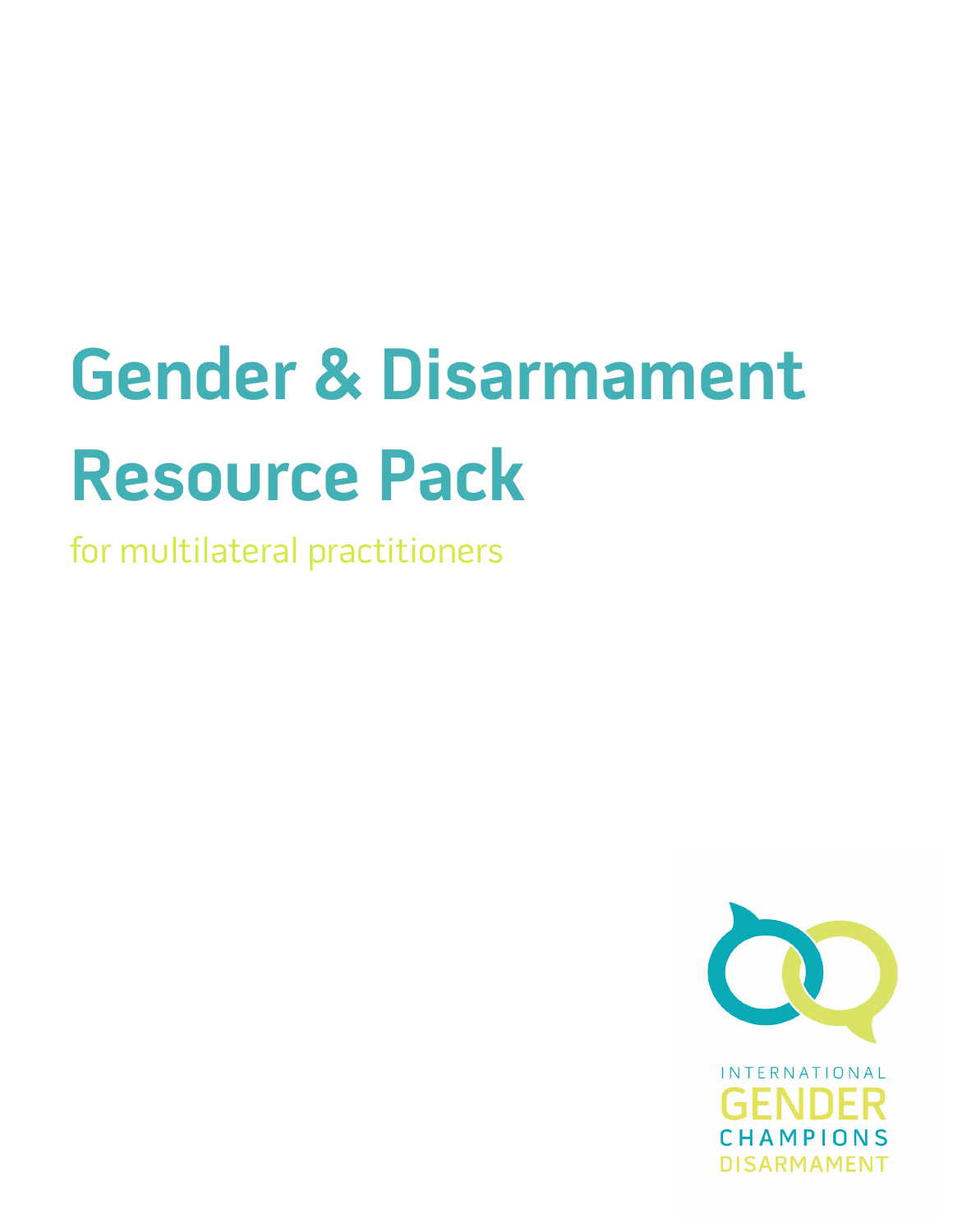# **About the International Gender Champions Disarmament Impact Group**

The Impact Group seeks to promote dialogue, shared knowledge and the pursuit of concrete opportunities to advance gender-responsive action within disarmament processes.

The Impact Group is co-chaired by the Ambassadors of Canada, Ireland and Namibia, and the Director of UNIDIR.

### **#DIsarmG**

**January 2019**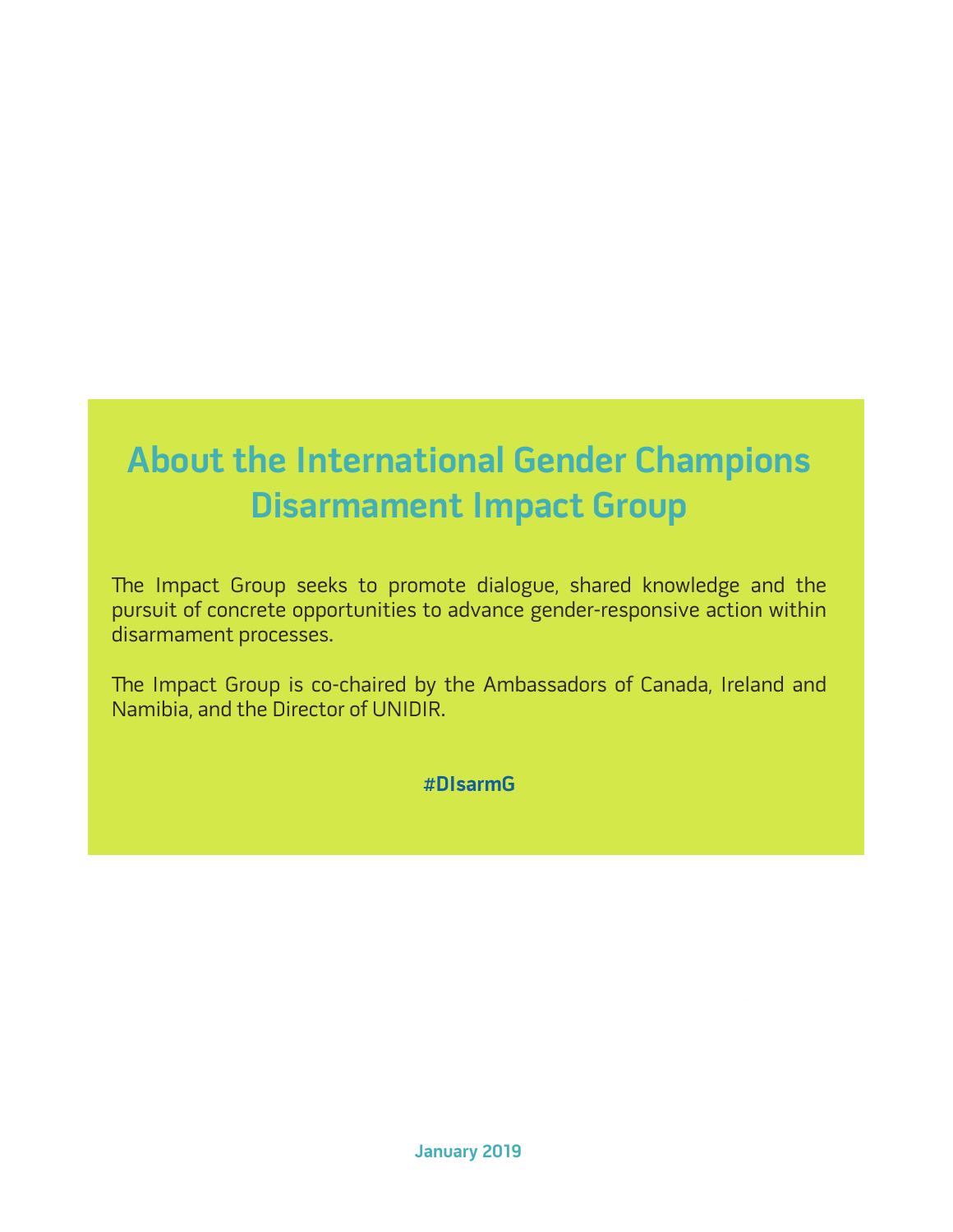# **Gender & Disarmament Resource Pack**

To contribute to the goal of achieving gender equality in multilateral disarmament fora, the International Gender Champions Disarmament Impact Group developed this resource pack. It includes basic information on gender equality and its relevance to arms control, non-proliferation and disarmament, as well as practical ideas that can support diplomats in applying a gender lens to their work.

The document is structured in four parts:

# **1. Why gender and disarmament?**

Part 1 presents key concepts and main approaches for integrating gender perspectives into arms control, non-proliferation and disarmament.

## **2. Progress to date**

Part 2 highlights how gender perspectives have been applied to relevant arms control, non-proliferation and disarmament agreements and United Nations General Assembly resolutions.

## **3. Areas for action**

Part 3 offers practical guidance on how to make multilateral meetings more inclusive and gender-responsive.

## **4. Further Resources**

Part 4 provides a non-exhaustive list of statements, working papers and studies addressing gender perspectives in arms control, non-proliferation and disarmament.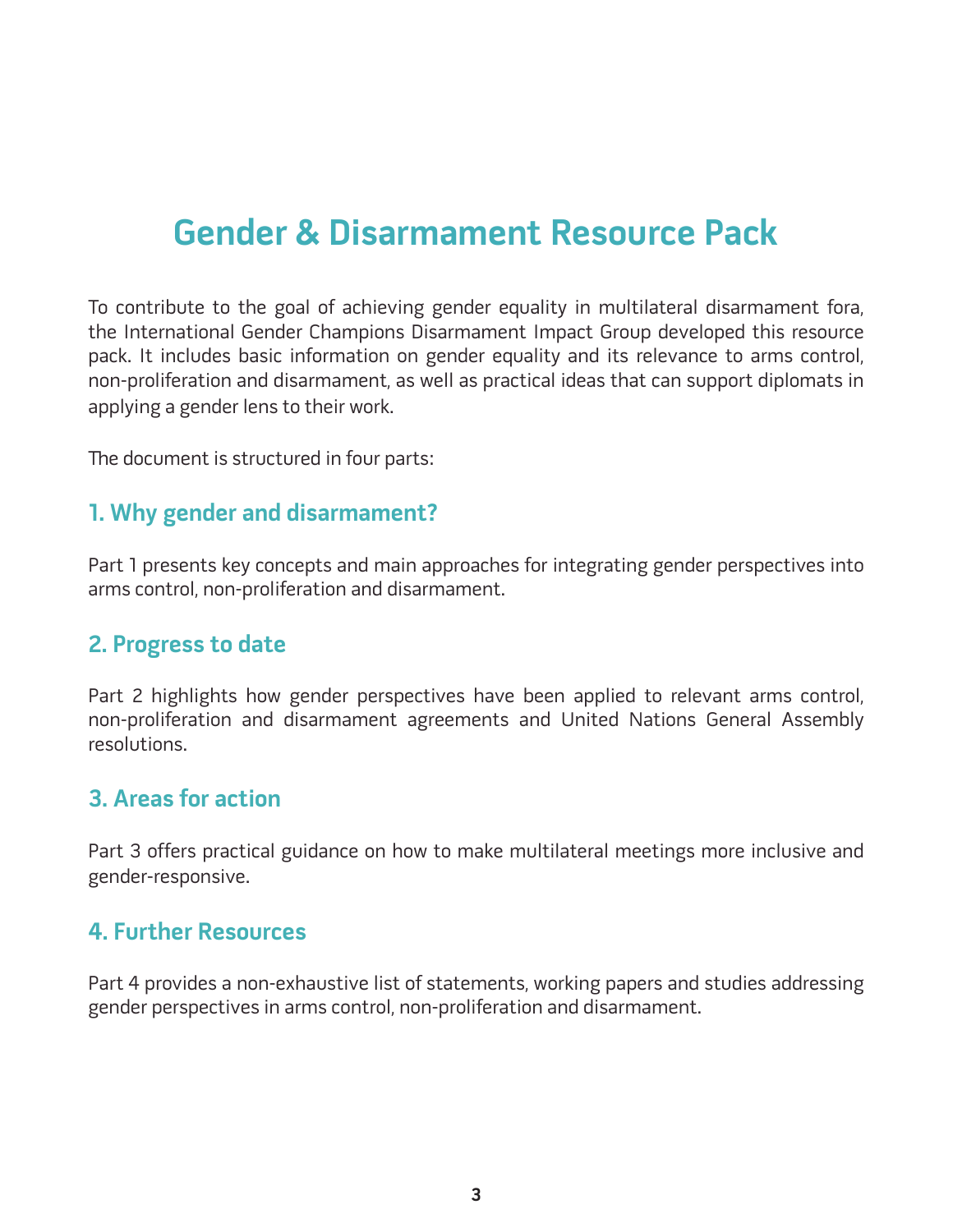# **Part 1. Why Gender & Disarmament?**

The term gender refers to the roles, behaviors, activities, and attributes that a given society at a given time considers appropriate or as a 'norm' for men and women. Gender norms determine the social attributes and opportunities associated with being male and female, the relationships between women and men and girls and boys, and the relationships among women and among men. These attributes, opportunities and relationships are socially constructed and are learned through socialization, the process by which gender norms are developed, refined and learned through interaction with family, peers and other social agents. Gender norms are context- and time-specific, and changeable.

Gender determines what is expected, allowed and valued in a woman or a man in a given context. In most societies, gender norms have resulted in differences and thus, inequalities between women and men in terms of their socially assigned responsibilities, roles, access to and control over resources, and decision-making opportunities.

In arms control, non-proliferation and disarmament, there are two main avenues through which gender perspectives can be addressed. The first approach involves **applying a gender analysis (or 'gender lens')**; that is, to consider how the attributes, opportunities and relationships associated with being a women or man affect issues such as: exposure to risk; the likelihood of becoming a victim/survivor of violence; the ability to access medical attention in the aftermath of conflict; and the long-lasting biological and physiological impacts of weapons on individuals.

Gender perspectives have already informed multilateral arms control and disarmament frameworks to varying degrees, including under the Convention on Cluster Munitions (CCM) and the Arms Trade Treaty (ATT), and different United Nations General Assembly (UNGA) resolutions. The inclusion of gender-responsive provisions has shed light on the differential impacts of weapons on women, men, girls and boys, and enhanced the ability of the international community to redress gender inequality. Gender-sensitive disarmament measures are further addressed in Part 2.

The second approach focuses on **promoting gender equality and improving women's meaningful participation and agency in arms control, non-proliferation and disarmament fora.** Women are frequently underrepresented in international forums concerned with peace and security, and targeted actions to improve women's participation are required. Practical suggestions to make multilateral meetings more inclusive and gender-responsive are presented in Part 3.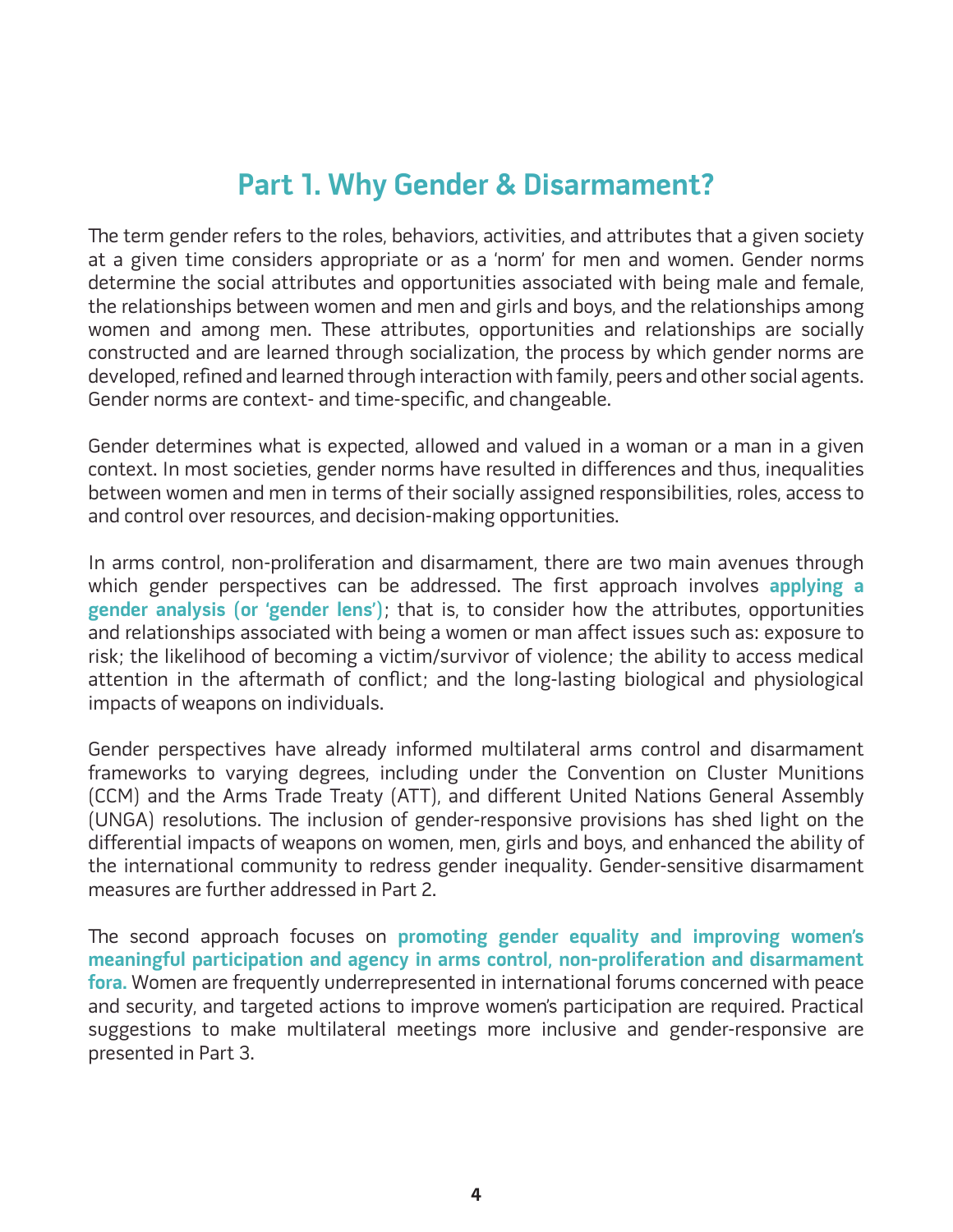From a rights-based perspective, women have the right to participate in international security decision-making. The UN Secretary General has repeatedly expressed his commitment to ensure equal participation of women and men in all decision-making processes related to disarmament and international security, as well as in all panels, boards and expert groups relevant to the field of disarmament. These goals are stated in the UN Secretary General's Agenda for Disarmament, launched in 2018. Moreover, this view is complementary to other processes supported by the United Nations such as the Agenda 2030 for Sustainable Development, which seeks, inter alia, to achieve gender equality and empower all women and girls.

These two approaches are interrelated as **greater participation alone is inefficient in reducing gender inequality unless women can meaningfully influence decision-making, and unless there is a general appreciation among multilateral practitioners for the ways in which the substantive issues they deal with are often gendered.** This point is made in the Women, Peace and Security (WPS) Agenda, which underlines the essential role of women in conflict prevention, management and resolution, and highlights the roles that women can assume in those situations, recognizing women not only as recipients of aid or justice but also as agents, integral to peace, stability, and security.

# **About UNSCR 1325 and the Women, Peace and Security Agenda**

On 31 October 2000, the UN Security Council unanimously adopted Resolution 1325 on Women, Peace and Security. The resolution has four pillars: prevention, participation, protection, and peacebuilding and recovery. Subsequently, the Security Council adopted other resolutions addressing and building upon those topics: 1820 (2008); 1888 (2009); 1889 (2009); 1960 (2010); 2106 (2013); 2122 (2013); 2242 (2015).

This robust set of internationally agreed norms and standards recognizes that the experiences and needs of women differ from those of men in conflict and postconflict situations, particularly in relation to human rights violations such as sexual and gender-based violence. As such, the WPS Agenda has galvanized efforts to promote gender equality and strengthen women's participation at all levels, across the conflict cycle, from conflict prevention to post-conflict reconstruction.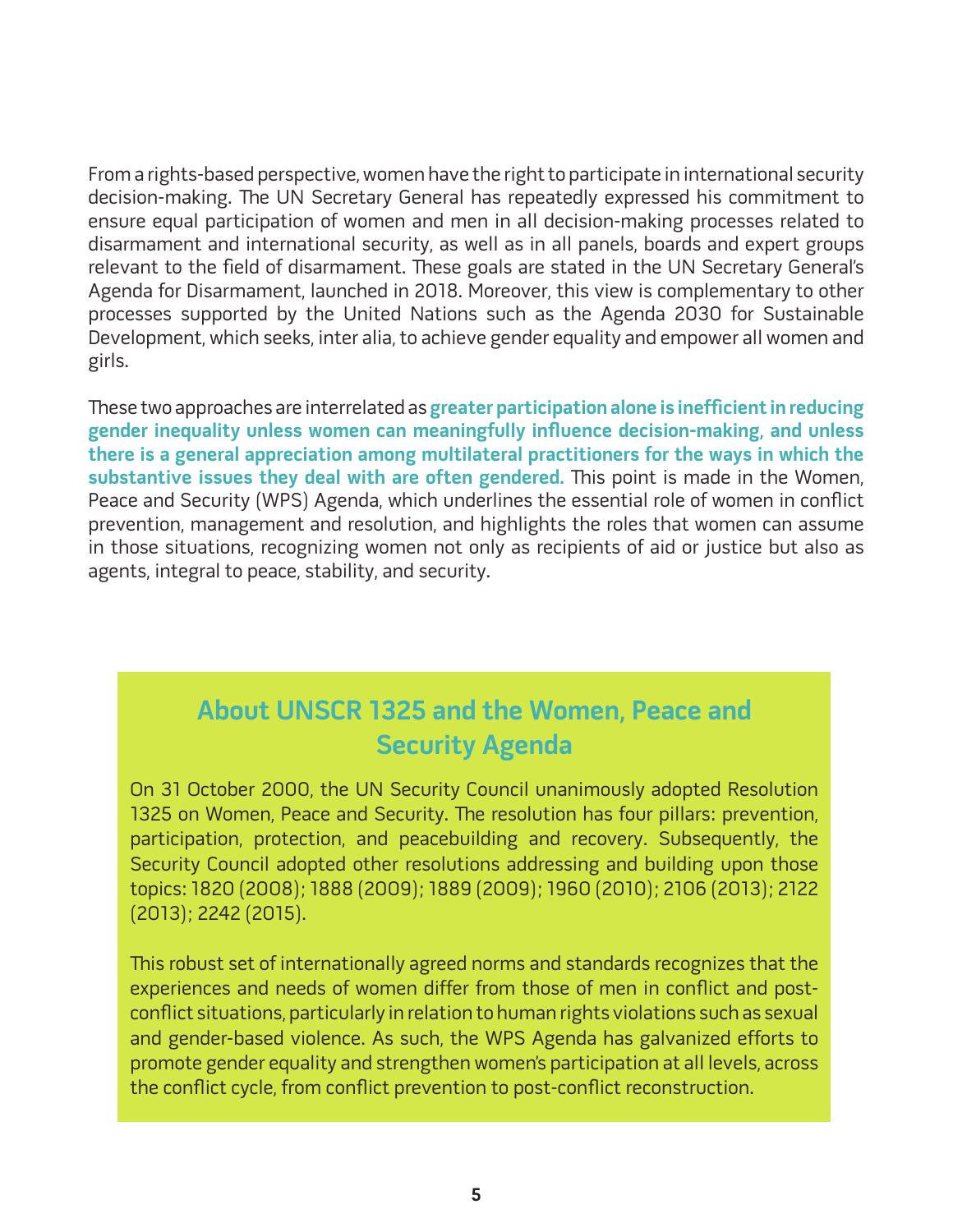# **Part 2. Progress to date in integrating gender perspectives in arms control, non-proliferation and disarmament efforts**

## **Treaties, Conventions and Action Plans**

Efforts to incorporate gender perspectives in multilateral arms control, non-proliferation and disarmament frameworks are increasing. The **Convention on Cluster Munitions (CCM)** contains an obligation for States Parties to provide age- and gender-sensitive victim assistance, including medical care, rehabilitation and psychological support, and to ensure the social and economic inclusion of victims (Article 5).

Although the **Anti-Personnel Mine Ban Convention (APMBC)** does not include a genderrelated clause in it its text, the corresponding Maputo Action Plan, adopted by States Parties in 2014 to ensure implementation of the Convention, has a number of provisions relating to gender. The Action Plan requires countries to establish age- and gender-sensitive goals, and to report on: the participation of women, girls, boys and men in the land release process; the provision of age- and gender-sensitive victim assistance and mine risk education; and the gathering and analysis of age- and gender-sensitive data.

The gender clauses in the CCM and the Maputo Action Plan are critical for people affected by those weapons because they stipulate equal access to services and resources for men and women. The call to collect sex- and age- disaggregated data can lead to a better understanding of the barriers that prevent survivors, persons with disabilities and indirect victims, among other vulnerable groups, from accessing services.

The **Arms Trade Treaty (ATT)** contains a specific provision on gender-based violence (GBV) in its legal framework (Article 7). Under the ATT it is illegal to transfer weapons if there is a risk that the weapons will be used to commit or facilitate serious acts of GBV. In practice, this means that States Parties conducting risk assessment processes for the export and import of weapons have to take into account the legislative and normative factors around GBV in the recipient countries. This ATT provision has raised awareness about the link between GBV and the availability and the misuse of small arms.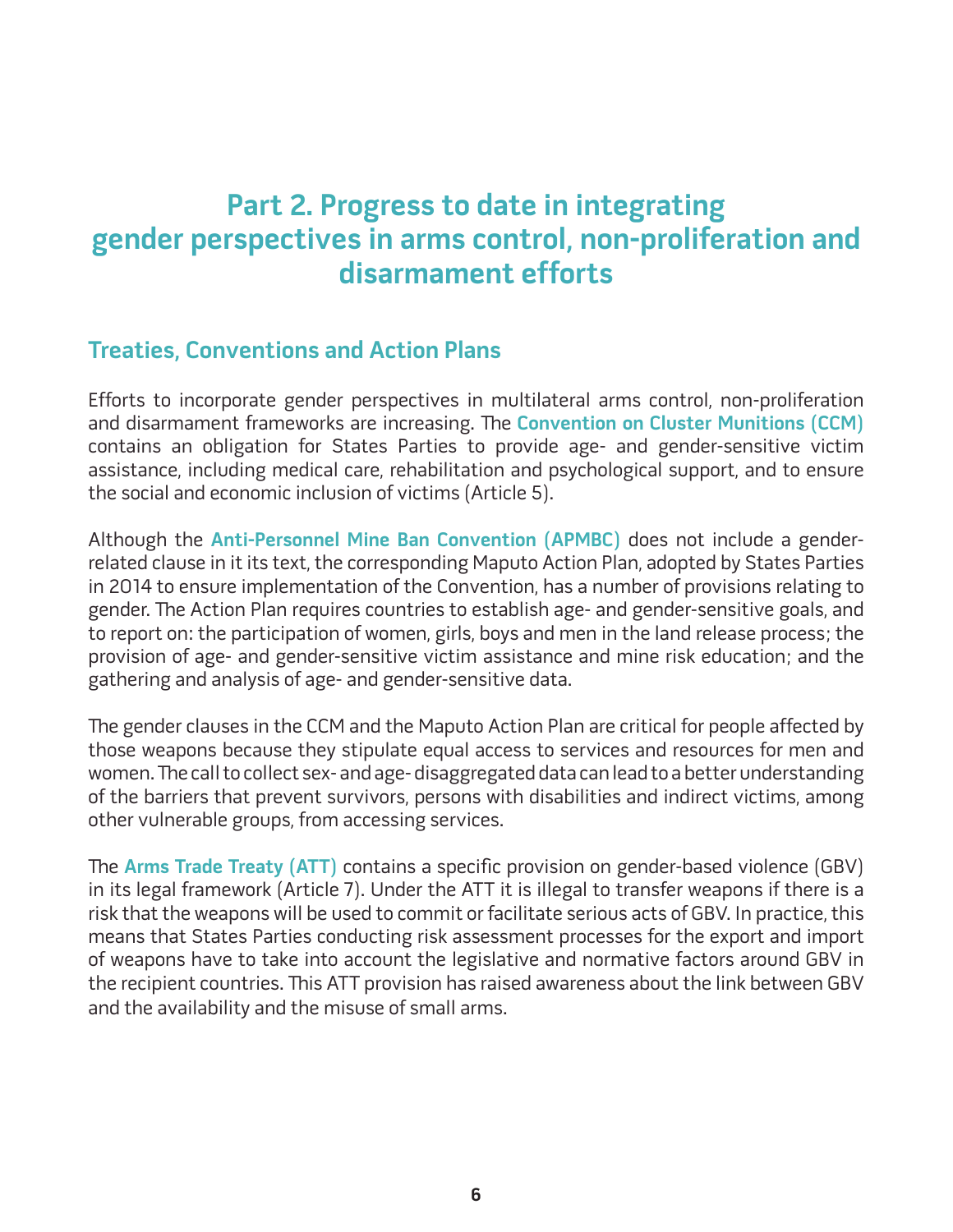The **UN Programme of Action to prevent, combat and eradicate the illicit trade in small arms and light weapons in all its aspects (UN POA SALW)** recognizes the negative impact of the illicit trade in SALW on women. The Outcome Document of the 2018 Third Review Conference of the UN POA<sup>1</sup> acknowledged that eradicating the illicit trade in small arms and light weapons is critical in combating gender-based violence. The document made strides in encouraging the full participation of women in decision-making and implementation of all processes related to the POA; in taking into account the differing impacts of the illicit trade of SALW on women, men, boys and girls; in encouraging gender mainstreaming in policies and programmes designed to combat the illicit trade in SALW; and in encouraging the collection of data disaggregated by gender.

Over the past five years, a discussion on the gendered impact of nuclear weapons has emerged during the **Nuclear Non-Proliferation Treaty (NPT)** review process. Different studies have underlined that ionizing radiation does not affect men and women equally. While the detonation of one or more nuclear weapons would cause massive death and injury to all, scientific studies show that women are more vulnerable to the harmful health effects of ionizing radiation than men.<sup>2</sup> Over the longer term, of those who are exposed to a nuclear explosion, women and girls have a far higher risk of developing cancer than men or boys.**<sup>3</sup>** The research has been highlighted by some States Parties and the gendered effects of nuclear weapons have been a topic of some national statements and working papers. The Chair's factual summary from the 2018 Preparatory Committee (PrepCom) for the 2020 NPT Review Conference observed that States Parties noted the disproportionate impact of ionizing radiation on women, and that this issue should be factored into the discussions in the current review cycle.**<sup>4</sup>**

In addition to gendered impacts, discussions have also highlighted the need to improve women's participation in this forum. The Chair's factual summary also observed that "States parties endorsed the fundamental importance of promoting the equal, full and effective participation and leadership of both women and men in nuclear disarmament, nonproliferation and the peaceful use of nuclear energy".**<sup>5</sup>**

Recent discussions on Lethal Autonomous Weapons Systems, conducted under the auspices of a **Group of Governmental Experts (GGE) to the Convention on Certain Conventional Weapons (CCW)**, have brought an important topic to the attention of the disarmament community; that of the potential for bias in algorithms. A number of States and civil society representatives have expressed concern that the delegation of decision-making to machines, facilitated by algorithms designed by humans, has the potential to perpetuate or amplify existing social biases, including gender bias. As States move forward with these debates, it will be important to take into account ethical considerations and to learn from current research on ensuring fairness in algorithms.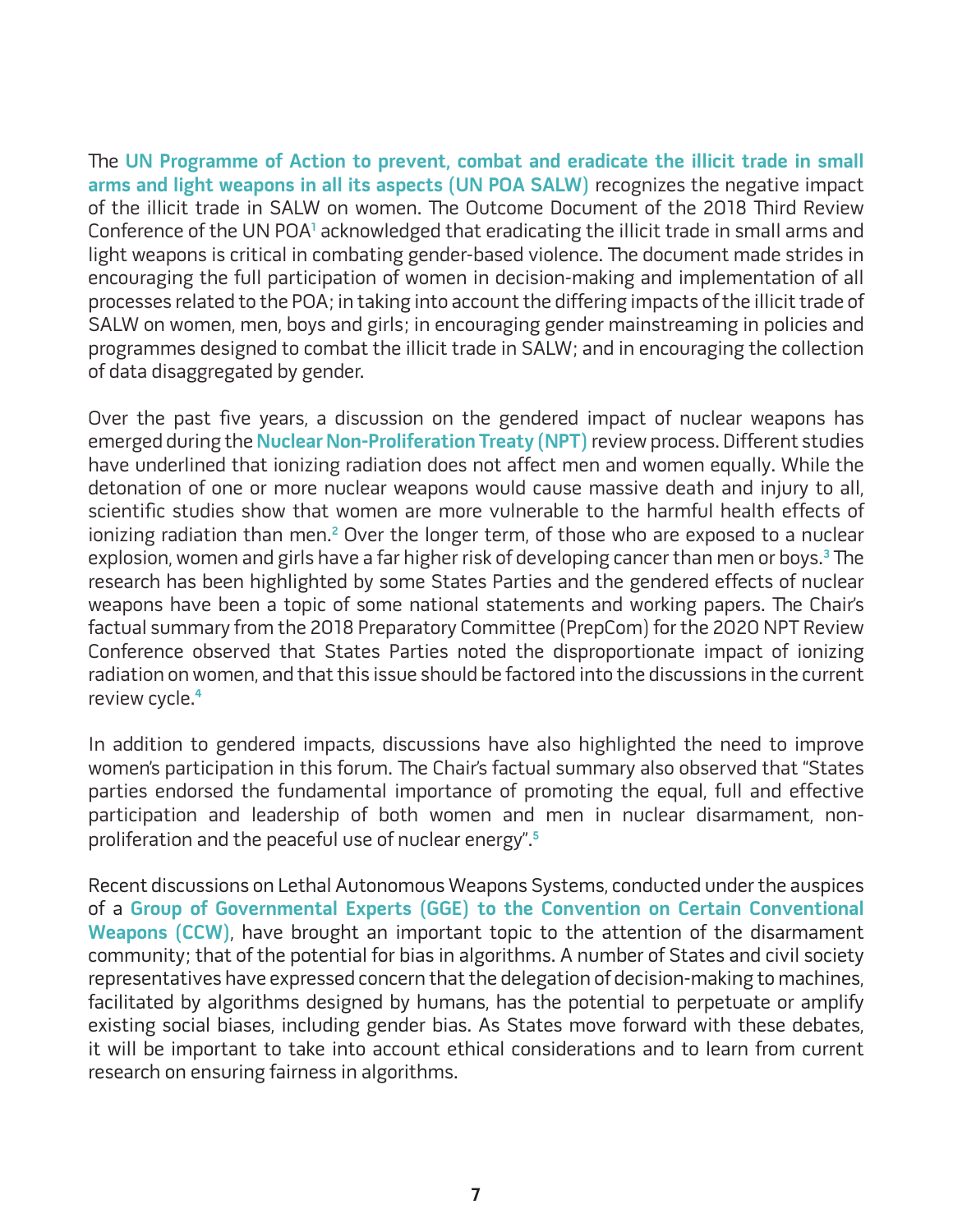# **UNGA First Committee Resolutions**

UNGA First Committee resolutions have also played an instrumental role in acknowledging and addressing the gender equality and international security nexus. In 2018 for instance, the First Committee adopted important resolutions on arms control and disarmament that featured gender-related provisions: out of 69 First Committee resolutions, 17 resolutions included gender perspectives - six of them for the first time.**<sup>6</sup>**

Notably, language on women's equal participation is included more frequently in First Committee resolutions than language that considers and responds to the gendered impacts of the various weapons types in question. Of the 17 resolutions mentioned above, 15 included references to women's equal participation, while 7 addressed the gendered impact of weapons.

Many gender references take the form of preambular language rather than operational commitments in the resolutions. Selected examples of operational commitments are reproduced below:

### **The Arms Trade Treaty (A/RES/73/36)**

OP11: "Encourages States parties and signatory States to ensure the full and equal participation of women and men in pursuing the object and purpose of the Treaty and its implementation;"

#### **Consolidation of peace through practical disarmament measures (A/RES/73/53)**

OP2: "Welcomes the ongoing efforts of United Nations-mandated peacekeeping missions, as appropriate and with the consent of the host State, to include practical disarmament measures aimed at addressing the illicit trafficking of small arms and light weapons, including through weapons collection, disarmament, demobilization, and reintegration programmes and enhancing physical security and stockpile management practices, as well as relevant training programmes, with a view to promoting and implementing an integrated comprehensive and effective weapons management strategy that would contribute to a sustainable peacebuilding process, and, in so doing, strive to achieve the goals set out in Security Council resolution 1325 (2000) of 31 October 2000 on women and peace and security;"

### **Convention on Prohibitions or Restrictions on the Use of Certain Conventional Weapons Which May Be Deemed to Be Excessively Injurious or to Have Indiscriminate Effects (A/RES/73/84)**

OP14: "Underlines the vital role of the full and equal participation of women in decision-making and implementation of the Convention;"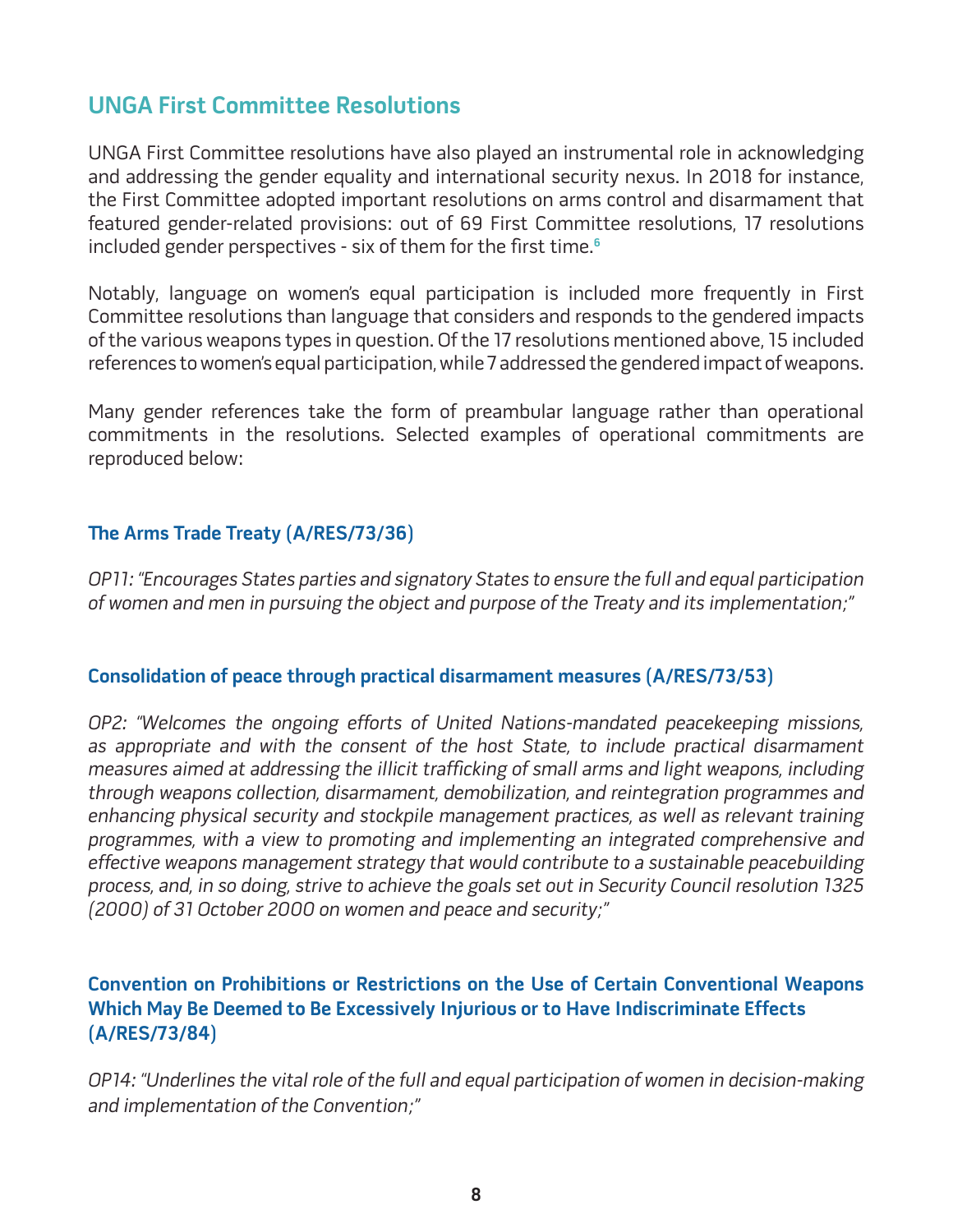It should also be noted that every two years the General Assembly adopts a resolution specifically focused on promoting "equal opportunities for the representation of women in all decision-making processes with regard to matters related to disarmament, non-proliferation and arms control, in particular as it relates to the prevention and reduction of armed violence and armed conflict". Known as **Women, disarmament, non-proliferation and arms control**, the resolution is led by Trinidad and Tobago. It was first introduced in 2010 with the support of 36 co-sponsors, and by 2018 there were 74 co-sponsors.

Examples of resolutions containing gender language in the preamble are as follows:

**Implementation of the Convention on Cluster Munitions (A/RES/73/54)** 

**Implementation of the Convention on the Prohibition of the Use, Stockpiling, Production and Transfer of Anti-Personnel Mines and on Their Destruction (A/RES/73/61)**

**Countering the threat posed by improvised explosive devices (A/RES/73/67)**

**The illicit trade in small arms and light weapons in all its aspects (A/RES/73/69)**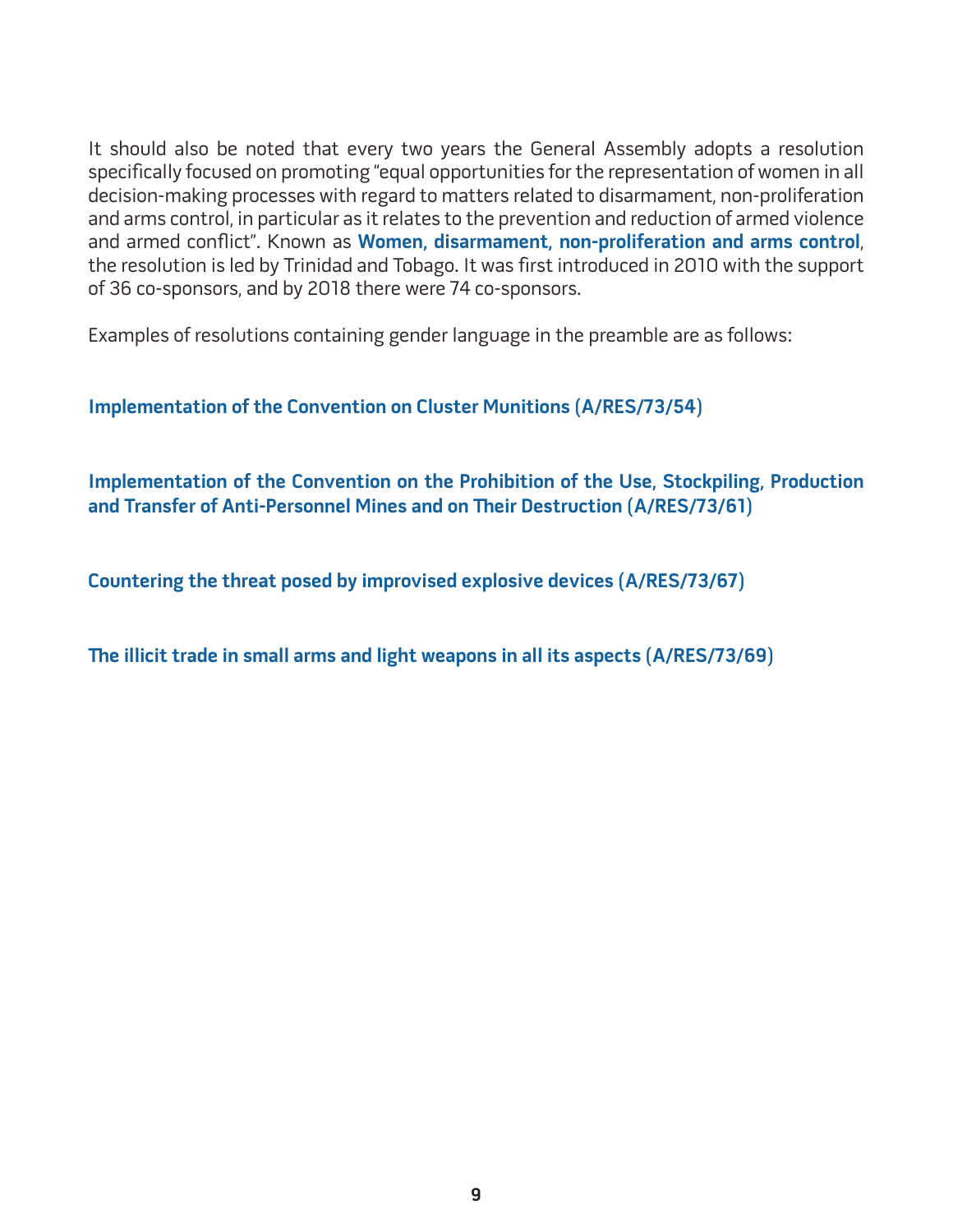# **Part 3. Areas for Action**

Multilateral fora chairs and practitioners have different options available to them for addressing the gender dimensions of international security affairs. For example, they can:

- $\Box$  Adopt agenda item(s) that examine gender perspectives;
- $\Box$  Approve mandates for integrating gender perspectives into the substance of the delegates' work;
- $\blacksquare$  Include gender-responsive language in resolutions;
- $\Box$  Organize gender briefings related to the substance of their work;
- **Participate in the activities of the International Gender Champions Disarmament Impact** Group;
- **Engage with the focal points of the Network of Women, Peace and Security; and**
- $\Box$  Support side-events or hold informal meetings on gender on the margins of multilateral meetings.

# **Fostering an inclusive institutional culture**

The International Gender Champions launched the Gender-Responsive Assembly Toolkit in 2018, a comprehensive document with practical recommendations for all actors taking part in international meetings.**<sup>7</sup>** The following points have been drawn from the Toolkit as suggestions for heads of delegations and chairs of multilateral meetings.

# **Before the presidency**

- $\blacksquare$  Provide financial and capacity-building support to women delegates, where feasible.
- $\blacksquare$  Include gender criteria in the sponsorship programme for delegations.
- During the review cycle of a given convention, ensure a gender-balanced bureau, featuring both women and men at the highest level.
- **Ensure that women and men working with the presidency are equally represented in** support functions, such as note-taking.
- $\Box$  Design a communication strategy that is gender-responsive, featuring gender issues in newsletters and other outreach communication documents.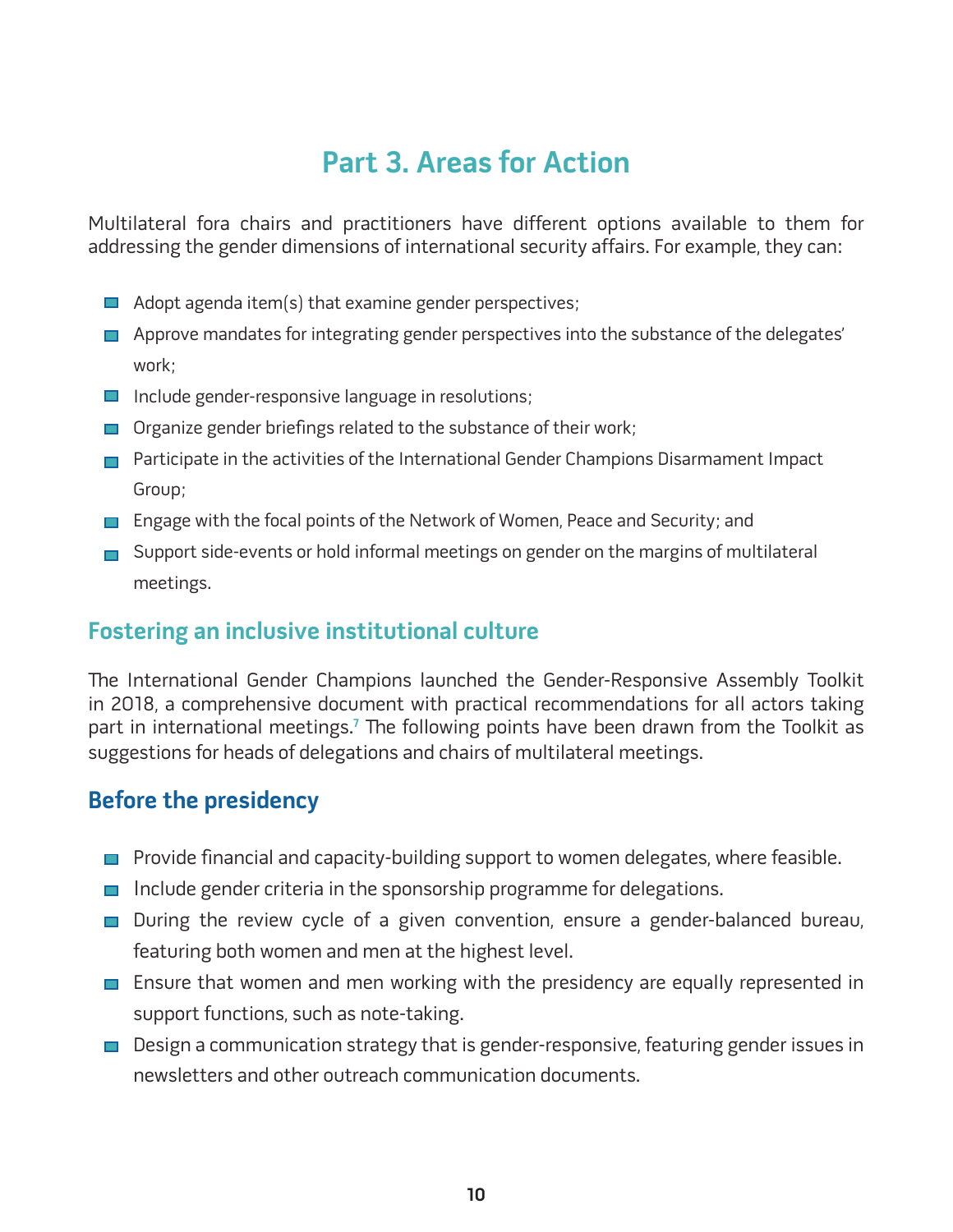# **During the presidency**

- $\Box$  Tone matters: demonstrate strong political will from the top by setting the tone early, raising the subject of gender, encouraging increased participation of women, as well as substantive gender analyses.
- **E** Engage in dialogue with delegations that have no or few women to support them in redressing the situation.
- $\blacksquare$  Institute gender-responsive, family-friendly arrangements, avoiding the 'crowding out' of women in informal discussions, and avoiding negotiations running over time. If this is not possible, as is sometimes the case in endgame diplomacy, adequate warning should be given of the likelihood ahead of time.
- $\Box$  Promote gender-expert speakers in interviews and media.
- $\Box$  Collect, track and publish sex-disaggregated data and statistics on gender balance in delegations, bodies and panels.
- $\Box$  Track participation of women speakers and make the data available. UNODA has begun to do this for the debates taking place at UNGA First Committee. A more systematic effort by the secretariats of different conventions would be welcome.
- $\Box$  Institutionalize gender balance on panels and among participants by the setting of guidelines including a checklist for staff on how to achieve gender balance on panels (plan early and focus on expertise).
- $\Box$  Adopt resolutions that encourage higher participation of women. One good example is the biennial resolution on "Women, disarmament, nonproliferation, and arms control", led by Trinidad and Tobago at the UNGA First Committee.

## **Encouraging gender-responsive communication**

Whether chairing meetings, writing reports or speaking to the media, it is important to be aware of the ways in which language can either enforce or subvert gender inequalities. Below are some of the gender-responsive actions one can adopt in everyday communications.**<sup>8</sup>**

## **Avoiding gender stereotypes**

Profession has no gender. Therefore, avoid portraying certain jobs or roles as being more appropriate for one gender. Instead, portray men and women in diverse roles that challenge gender stereotypes.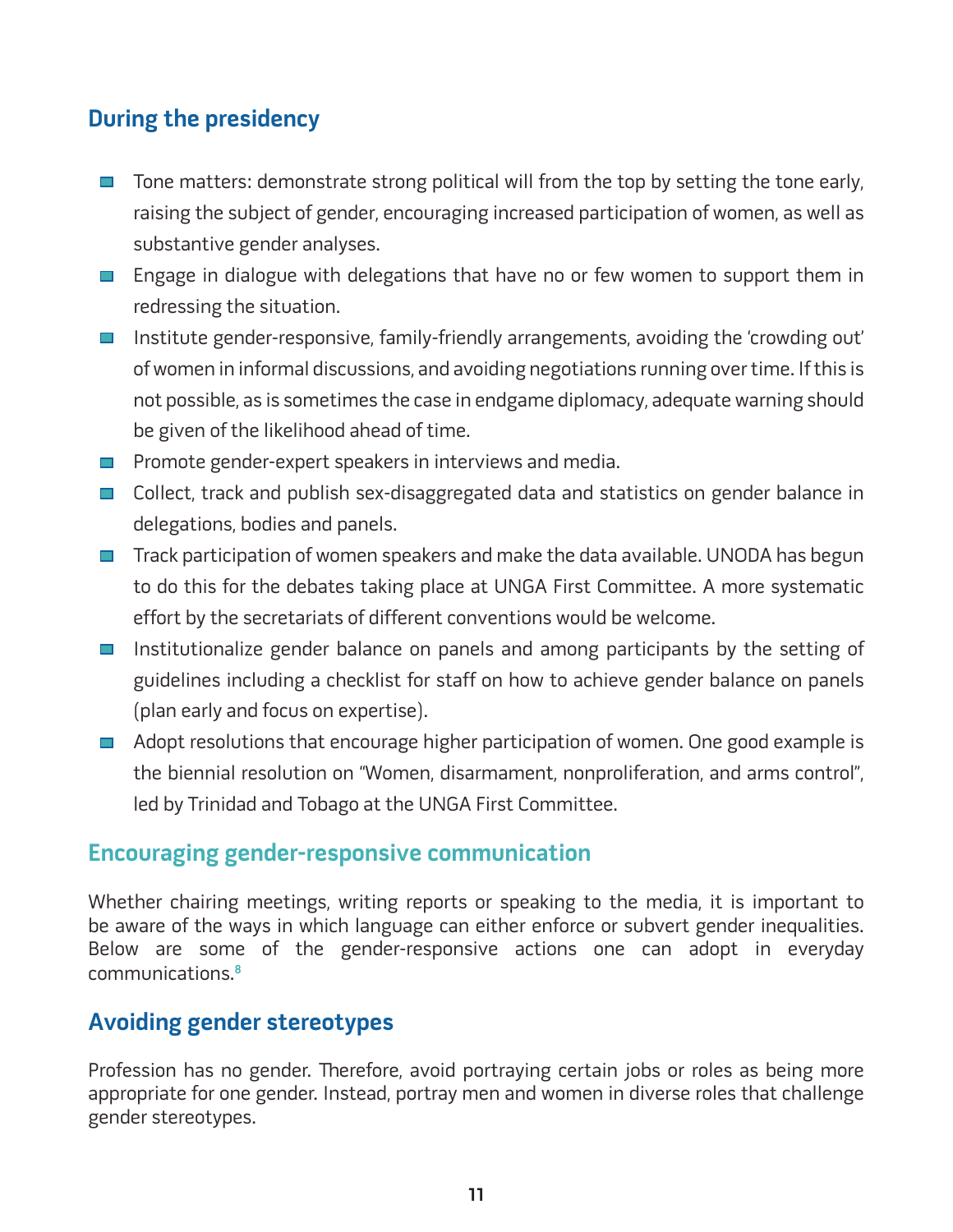For example, while it may seem like a compliment to say women are more cooperative and men are more competitive, these are still stereotypes and can have harmful results.

# **Ensuring fair visibility for men and women**

Fair visibility means that communication does not perpetuate gender stereotypes and allows men and women to be on an equal footing.

For example, a photo that presents men as scientists, doctors, engineers and policemen, and women as teachers, or nurses caring for victims, does not qualify as fair visibility. To ensure fair visibility, it is important to present a diversity of roles for both women and men.

# **Using gender responsive language**

Language should be adapted to reflect inclusion. It is important to avoid using the terms 'male' and 'female' as they reduce people to their reproductive roles. A good practice to correct this is to use 'man' and 'woman', 'boy' and 'girl,' even when you need an adjective.

Generic nouns such as 'mankind', 'forefathers', and 'motherly' can be replaced with genderneutral terms like 'humankind', 'ancestors', and 'nurturing'.

'Chairman' or 'Chairwoman' can be replaced with 'Chairperson'; instead of 'Unmanned Aerial Vehicles' use 'Uncrewed Aerial Vehicles'.

Use singular 'they' instead of masculine pronouns to express neutrality.

# **Avoiding victimization**

Avoid the ways in which women are often portrayed:

- as victims (rather than survivors) of gender-based violence;
- grouped with children, falsely portraying their needs and abilities;
- $\Box$  as unable to escape poverty and conflict, reducing their perceived agency;
- $\blacksquare$  as passive beneficiaries, etc.

A good practice would be to show men and women as active participants to development instead of merely passive beneficiaries.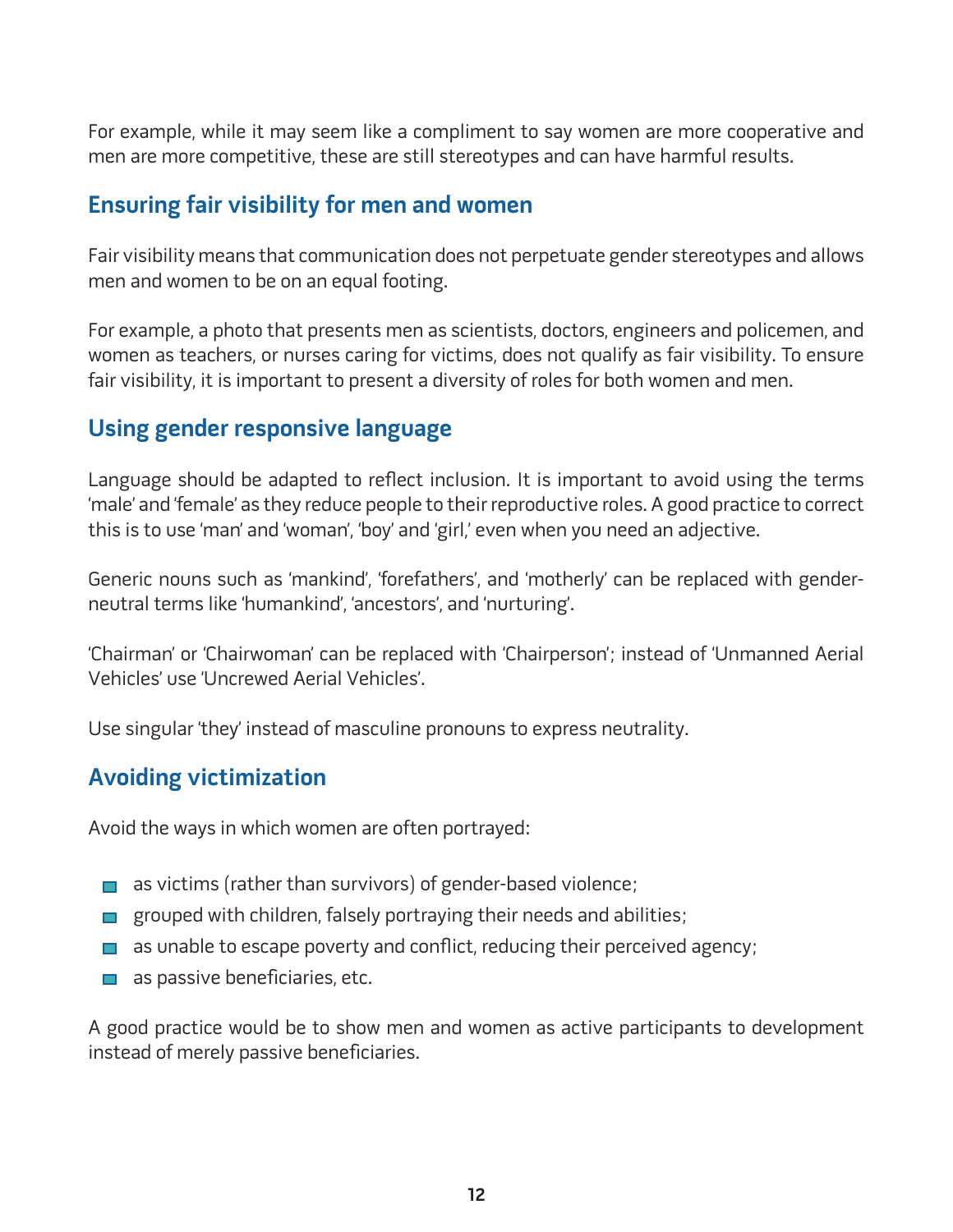# **Avoiding patronizing statements**

Be mindful of cultural and socio-economic differences that can lead to patronizing statements. Some ways in which women are patronized are:

- 'Women are less interested in issues of international security' or  $\blacksquare$
- 'Women need to improve their self-esteem and decide to take on leadership positions'.  $\mathcal{L}_{\mathcal{A}}$

A corrective practice for this would be to portray women as agents for change, despite structural gender inequalities and in spite of their gender.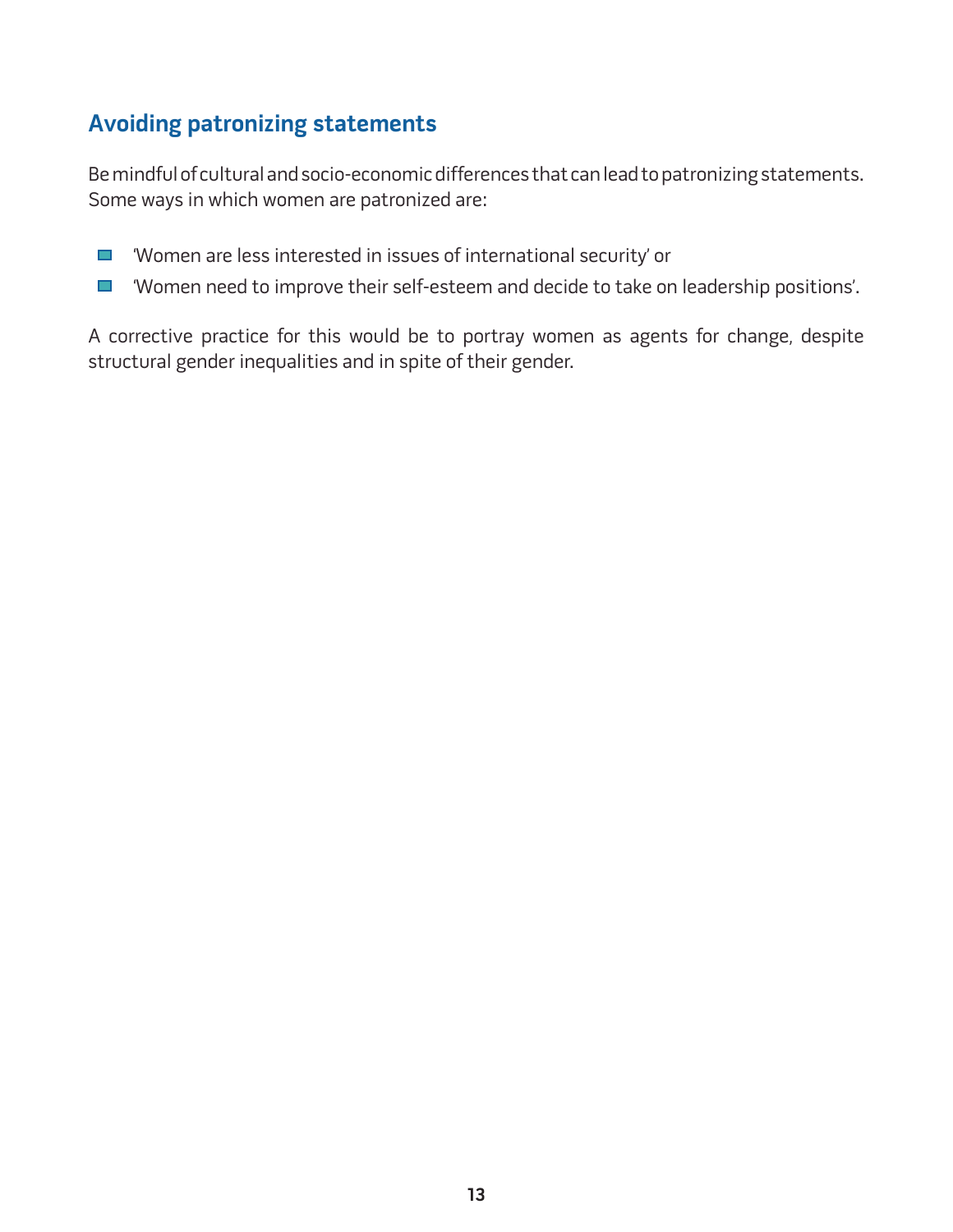# **Part 4. Further Resources**

Examples of statements, working papers and studies addressing the interconnections between gender and disarmament include:

## **Expert resources**

#### **First Committee Briefing Book 2018**

Reaching Critical Will, 2018. http://reachingcriticalwill.org/images/documents/Disarmament-fora/1com/1com18/ briefingbook/FCBB-2018.pdf

#### **Gender, development, and nuclear weapons**

Study by John Borrie et. al., UNIDIR, ILPI, 2016. http://www.unidir.org/files/publications/pdfs/gender-development-and-nuclear-weaponsen-659.pdf

#### **Gender in the Anti-Personnel Mine Ban Convention**

Factsheet by the IGC Disarmament Impact Group and the Gender & Mine Action Programme, September 2018.

http://www.gmap.ch/international-gender-champions-disarmament-impact-group-firstbriefing-for-states-on-gender-in-mine-action/

## **How to use the Arms Trade Treaty to Address Gender-Based Violence: A Practical Guide for Risk Assessment**

Control Arms, 2018. https://controlarms.org/wp-content/uploads/2018/08/GBV-practical-guide\_ONLINE.pdf

#### **Operational Guidance on Victim Assistance Responsive to Gender and Other Diversity Aspects**

Gender and Mine Action Programme (GMAP), 2018. http://www.gmap.ch/wp-content/uploads/2018/06/gmap\_guidances\_EN-web.pdf

#### **Preventing gender-based violence through effective Arms Trade Treaty implementation**

Reaching Critical Will, 2017. Available upon request.

#### **Sex and Drone Strikes: Gender and identity in targeting and casualty analysis**

Reaching Critical Will and Article 36, 2014. http://www.reachingcriticalwill.org/images/documents/Publications/sex-and-drone-strikes. pdf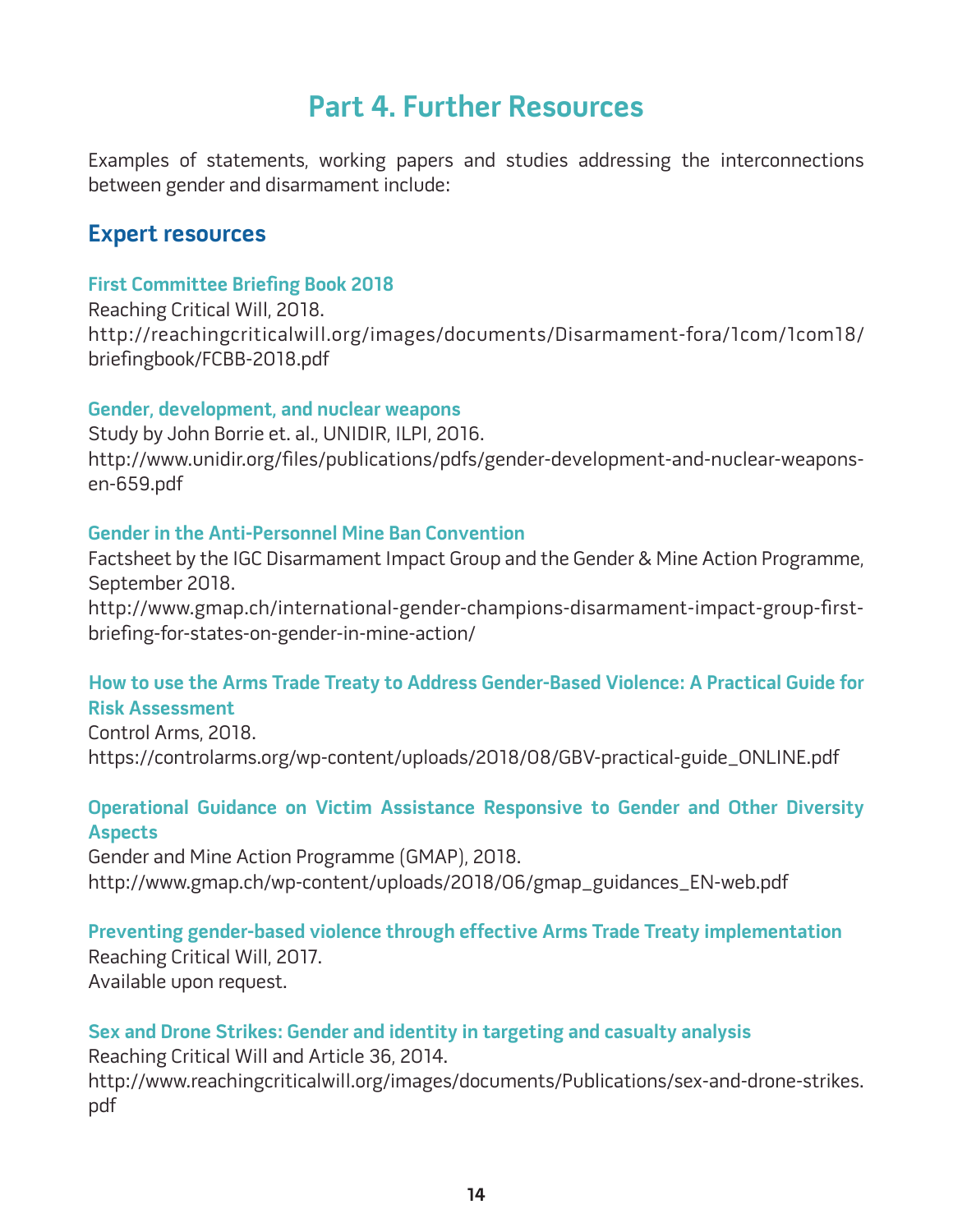#### **The Value of Diversity in Multilateral Disarmament Work**

Study by John Borrie and Ashley Thornton, UNIDIR, 2008. http://unidir.org/files/publications/pdfs/the-value-of-diversity-in-multilateraldisarmament-work-344.pdf

# **Statements and Working Papers**

#### **Article 7(4) and Gender Based Violence Assessment**

Working Paper presented by Ireland to the Conference of State Parties to the Arms Trade Treaty, on 4 September 2017.

https://thearmstradetreaty.org/hyper-images/file/Working\_Paper\_ATT.CSP3.2017.IRL.183. Conf.WP/Working\_Paper\_ATT.CSP3.2017.IRL.183.Conf.WP.pdf

#### **The Game of Thrones effect: the interrelationship between role models and reality for women in international security**

Statement delivered by Australia's Secretary of the Department of Foreign Affairs and Trade, Frances Adamson, on 24 October 2018.

https://dfat.gov.au/news/speeches/Pages/anu-women-in-national-security-conference. aspx

#### **Impact and Empowerment - the role of Gender in the NPT**

Working paper submitted by Ireland to the 2018 Preparatory Committee for the 2020 Review Conference of the Parties to the NPT, on 24 April 2018.

http://reachingcriticalwill.org/images/documents/Disarmament-fora/npt/prepcom18/ documents/WP38.pdf

#### **Joint statement by civil society on gender and disarmament**

WILPF on behalf of civil society organizations, at UNGA First Committee, 2018. http://reachingcriticalwill.org/images/documents/Disarmament-fora/1com/1com18/ statements/18Oct\_Gender.pdf

#### **Statement on gender and the disarmament machinery**

Namibia on behalf of a group of States, thematic debate on disarmament machinery at UNGA First Committee, 2018.

http://reachingcriticalwill.org/images/documents/Disarmament-fora/1com/1com18/ statements/31Oct\_gender.pdf

#### **Statement on gender and the disarmament machinery**

Canada on behalf of a group of States, thematic debate on disarmament machinery at UNGA First Committee, 2017.

https://www.international.gc.ca/prmny-mponu/statements-declarations/2018/01/23a. aspx